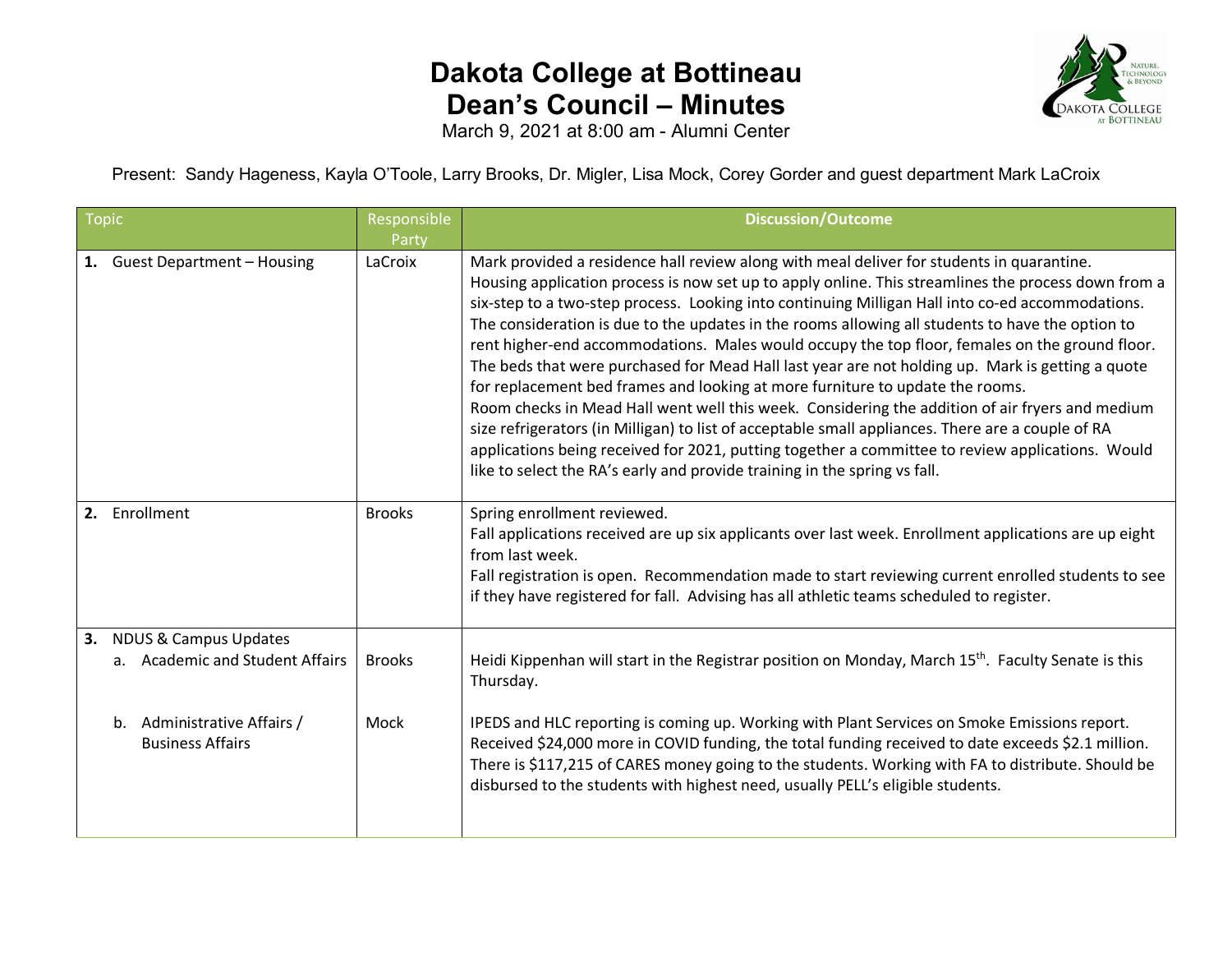## **Dakota College at Bottineau Dean's Council – Minutes**



|                |                                                                                          |          | Janeen has announced her retirement, effective July 15, 2021. Position will be posted and would<br>like someone in place while she is still on board to train. Lisa Anderson will be out this week. Lisa<br>Mock is out of the office this Friday afternoon.                                                                                                                            |
|----------------|------------------------------------------------------------------------------------------|----------|-----------------------------------------------------------------------------------------------------------------------------------------------------------------------------------------------------------------------------------------------------------------------------------------------------------------------------------------------------------------------------------------|
| $\mathsf{C}$ . | <b>Distance Education</b><br>Council/Distance Ed and<br><b>Academic Support Services</b> | O'Toole  | Student Success Center are scheduling students schedule for fall classes.<br>A review of services to be provided through Student Success Center is underway. Looking at doing<br>more with career services. Grad placement may be a summer project.<br>Tutoring and Disability Services are working with the Library to provide updated services to<br>students.                        |
|                |                                                                                          |          | Retention meeting is scheduled for today. Persistence Completion Academy (PCA) for HLC poster<br>presentation will be held the end of March.<br>Next week OEC has a national virtual conference. DC fall and summer schedules have been sent to<br>high schools. Stacey is getting out mid term grades,<br>There are 13 LEAP grads this year with seven planning to walk at graduation. |
|                |                                                                                          |          | Legislation is looking at a DC scholarship whereby tuition spent as a DC student may be used as a<br>credit by BND for tuition when students enroll in higher ed after high school.<br>OER conference was last week. Will get out recordings and send out to faculty for reference.<br>IEC meeting will be held this week.                                                              |
| d.             | <b>Public Affairs Council</b>                                                            | Hageness | News releases reviewed; photo contest results. Leaderjack activities and upcoming events, virtual<br>STEM offering. Reminder provided that Excellence Award nominations are open. Larry will be on<br>the radio this week for CTE program benefits. Amy Hofmann will interview next week for the DMS<br>program.                                                                        |
|                | e. Athletics                                                                             | Gorder   | Most of the teams are gone over spring break. Karl Sorby, MBB coach was on campus yesterday to<br>meet folks and the current MBB players. He will be done next week at VCSU. VB has a game in<br>Bismarck this this Friday.                                                                                                                                                             |
| f.             | Chancellor's Cabinet / Dean's<br>Update                                                  | Migler   | Dr. Migler will be working off-site next week.<br>Applications closed yesterday for the Physical Plant Director.                                                                                                                                                                                                                                                                        |
|                |                                                                                          |          |                                                                                                                                                                                                                                                                                                                                                                                         |